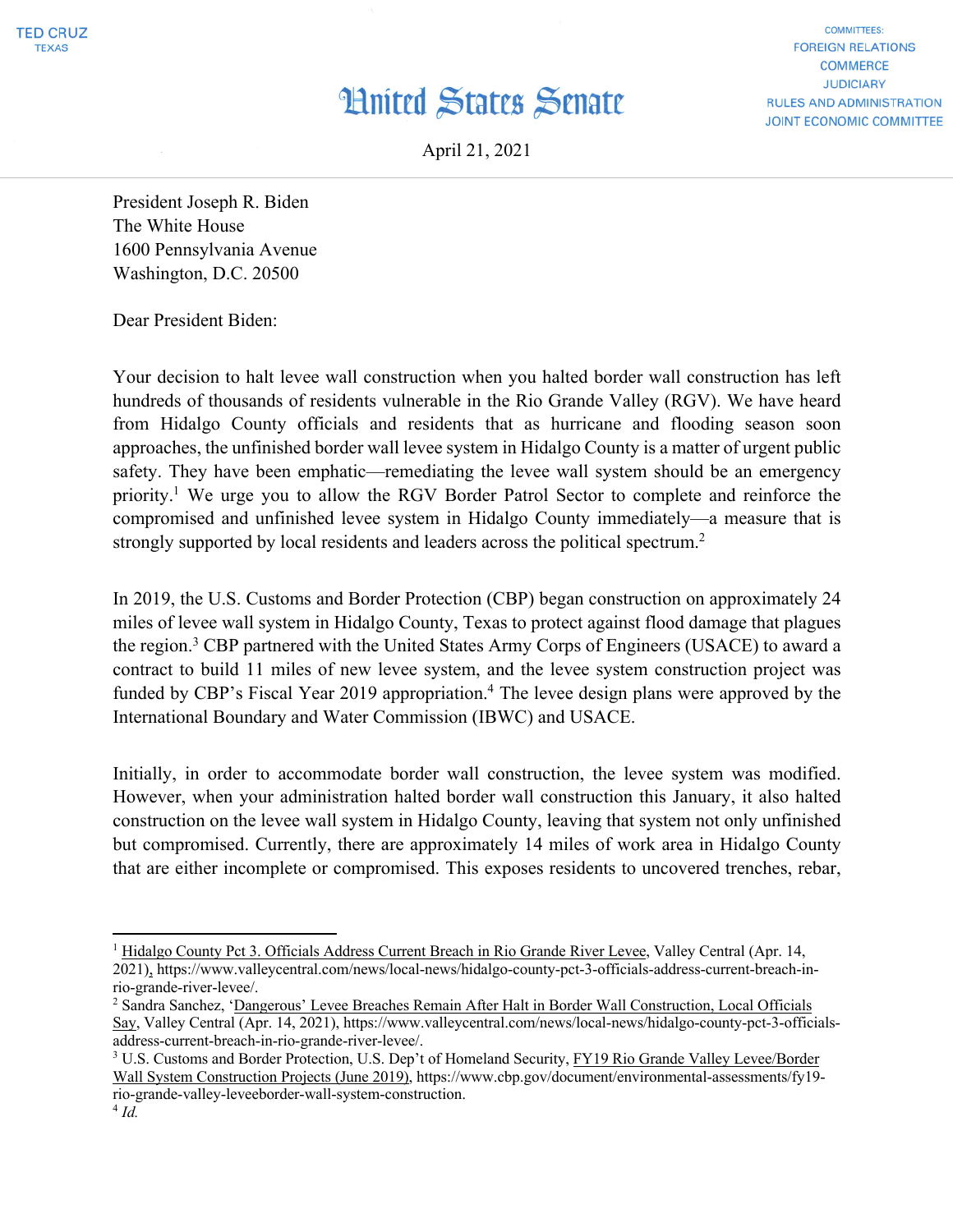and construction materials. It also cuts off or limits many Hidalgo County residents', businesses', and irrigation districts' access to their property.

But the largest threat by far to public safety is the upcoming hurricane season. The RGV knows all too well the catastrophic effects of flooding. In June 2018, the Valley experienced a "great" flood.<sup>5</sup> Made vulnerable by its generally flat terrain and proximity to the warm gulf waters, the Valley experienced flash flooding precipitated by heavy tropical rainfall, leading to flooded streets and thousands of emergency rescues.<sup>6</sup> The flooding is estimated to have resulted in at least \$250 million of damage, including damage to over 20,000 Texan residences and businesses.<sup>7</sup> The RGV was struck again in June of 2019 with record-setting rainfall in certain areas.<sup>8</sup> Streets were again flooded, homes and businesses devastated. The U.S. Department of Housing and Urban Development, in response, committed \$240 million to the repair of homes, businesses, and infrastructure.9 And last year, the RGV was hit with prolific rainfall, including up to 18 inches in some spots.<sup>10</sup>

While residents of the Rio Grande Valley have suffered through devastating tropical storms in recent years, this year's hurricane season is already shaping up to have busier tropical storm activity than normal. Hurricane expert, Dr. Philip Klotzbach of Colorado State University, released this year's seasonal hurricane forecast with a predicted 17 named storms, 8 hurricanes, and 4 major hurricanes for 2021—rates notably higher than the averages from 1981–2010.<sup>11</sup> Texas is expected to be hard-hit with a forecasted 75% chance of being impacted by a tropical storm, 49% chance of being hit by a hurricane, and a 21% chance of a major hurricane hitting the state.<sup>12</sup> These rates are considerably higher than the typical hurricane season rates in Texas of 58%, 35%, and 14% respectively. 13

With a forecasted busy hurricane season fast-approaching, border wall levee construction must commence immediately in Hidalgo County. In response to the heightened flood risk this year, over 14 miles of the levee system need immediate remediation. The compromised levee poses severe

https://www.kxan.com/weather/another-hyperactive-hurricane-season-expected-in-2021/. 12 *Id.*

<sup>13</sup> *Id.*

<sup>5</sup> The Great June Flood in the RGV, National Weather

Service,https://www.weather.gov/bro/2018event\_greatjuneflood.<br><sup>6</sup> *Id*. <sup>7</sup> *Id*.

<sup>&</sup>lt;sup>8</sup> Great June Flood, The Sequel National Weather Service (June 24, 2019),

https://www.weather.gov/bro/2019event\_june24flood.<br><sup>9</sup> *Id*. 10 Matthew Cappucci, Jason Samenow & Andrew Freedman, Hanna Hammers South Texas, Hit Hard By Coronavirus, with Flooding Rains, The Washington Post (July 26, 2020),

https://www.washingtonpost.com/weather/2020/07/26/hanna-south-texas/.

<sup>&</sup>lt;sup>11</sup> David Yeoman, Texas Hurricane Strike More Likely than Normal This Year, Kxan (Apr. 8, 2021)